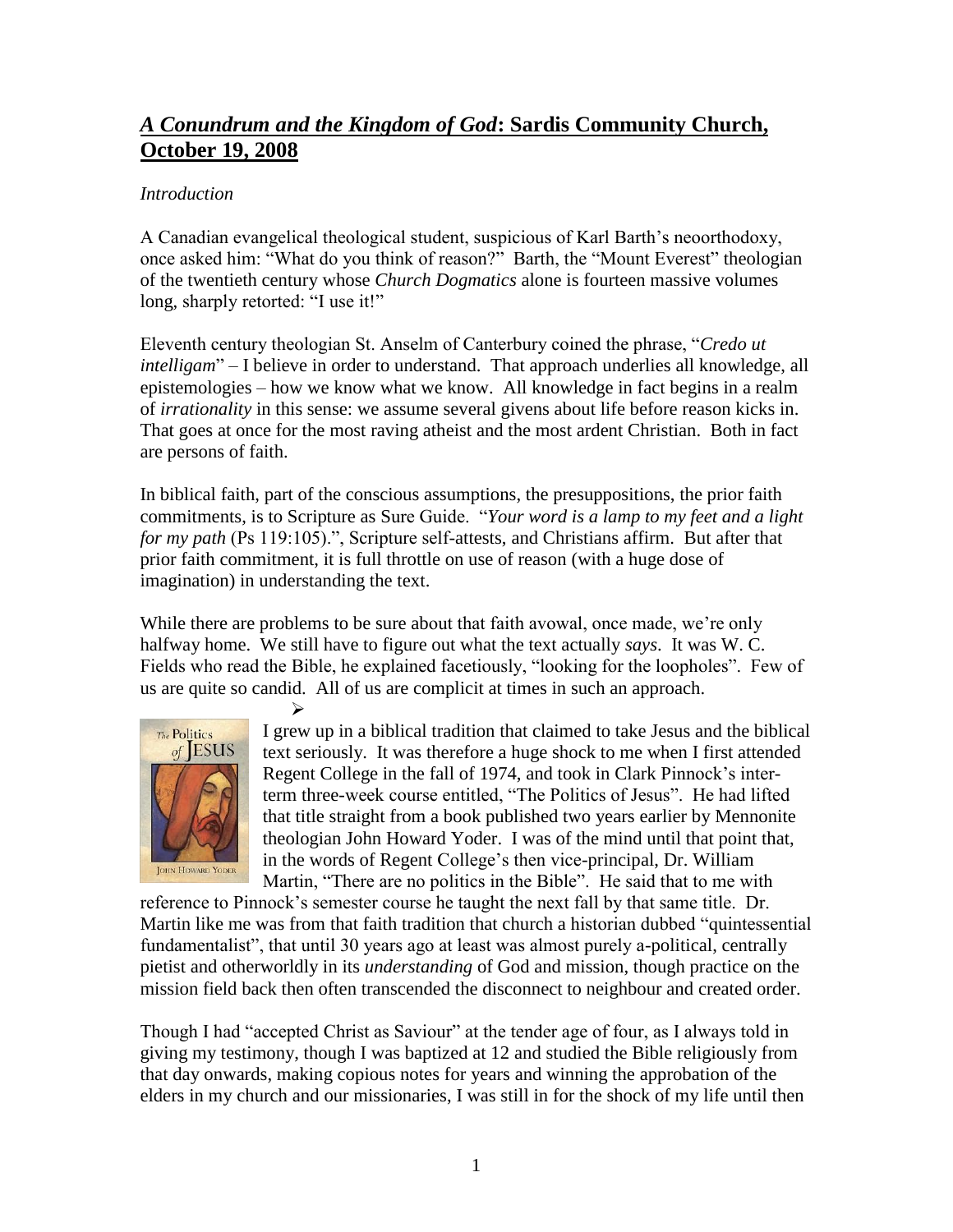when I first sat down for that three-week course of Dr. Pinnock, January, 1975. On principle I refused to read Yoder's text, though it was the only one assigned, and we had to hand in a report on it. I passed the course somehow, but felt rather furious at the "strange Gospel" Pinnock was peddling and many embraced that wet January over three decades ago.

But Pinnock, and, I eventually conceded, Yoder, hooked me, and took me through two conversions. In the thirty plus years since I arrived an eager young theologue at Regent College, most pietistic traditions have undergone what I call my first post-Christian "conversion" experience: they became not only convinced that the Bible is about politics, in the United States their current representatives comprise the greatest block of supporters for President Bush (and Senators McCain and Palin) and the Republican party. Evangelicals, largely of pietistic origin, have discovered politics in the Bible.

And this is of course that to which our Psalm 24 text refers, that starts out: *The earth is the LORD's, and everything in it, the world, and all who live in it;…* So there is something called "God's politics" since God superintends the world and everything that goes on in it. To that most evangelicals now say a hearty Amen! But not so many say yet Amen to what constituted my second conversion, as illustrated in the Matt. 5:38 – 48 text.

We've just come through an election in Canada where numerous contenders are born again Bible-believing Evangelical Christians. South of the border, all contenders are such, except Senator Joseph Biden, a committed Roman Catholic. Tony Blair, until recently British Prime Minister, was also an Evangelical leader. Evangelicals have indeed discovered politics. When it comes to exercise of state violence however, I still ask the question, *Just what politics have the majority of Evangelicals discovered?*

I wish my fellow Evangelicals would also discover that *the biblical way of doing politics was the counterintuitive way of the nonviolent cross.*

So I come to my theme this morning: I find in response to Scripture, and in response to the experience of war and crime, a fundamental conundrum about *violence*, given my second conversion experience. My sermon title is: **"A Conundrum and the Kingdom of God"**.

### *Violence and Scripture*

 $\blacktriangleright$ 

The conundrum is violence in Scripture, and how we Christians respond. Help me reason this out, in the spirit of Karl Barth, who, bluntly *uses reason!*

I'll reference two recent publications, ten years apart, for this, and mainly the first.



Richard Hays, an American New Testament theologian, has written the premier contemporary study on New Testament ethics. The massive tome is entitled *The Moral Vision of the New Testament: Community,*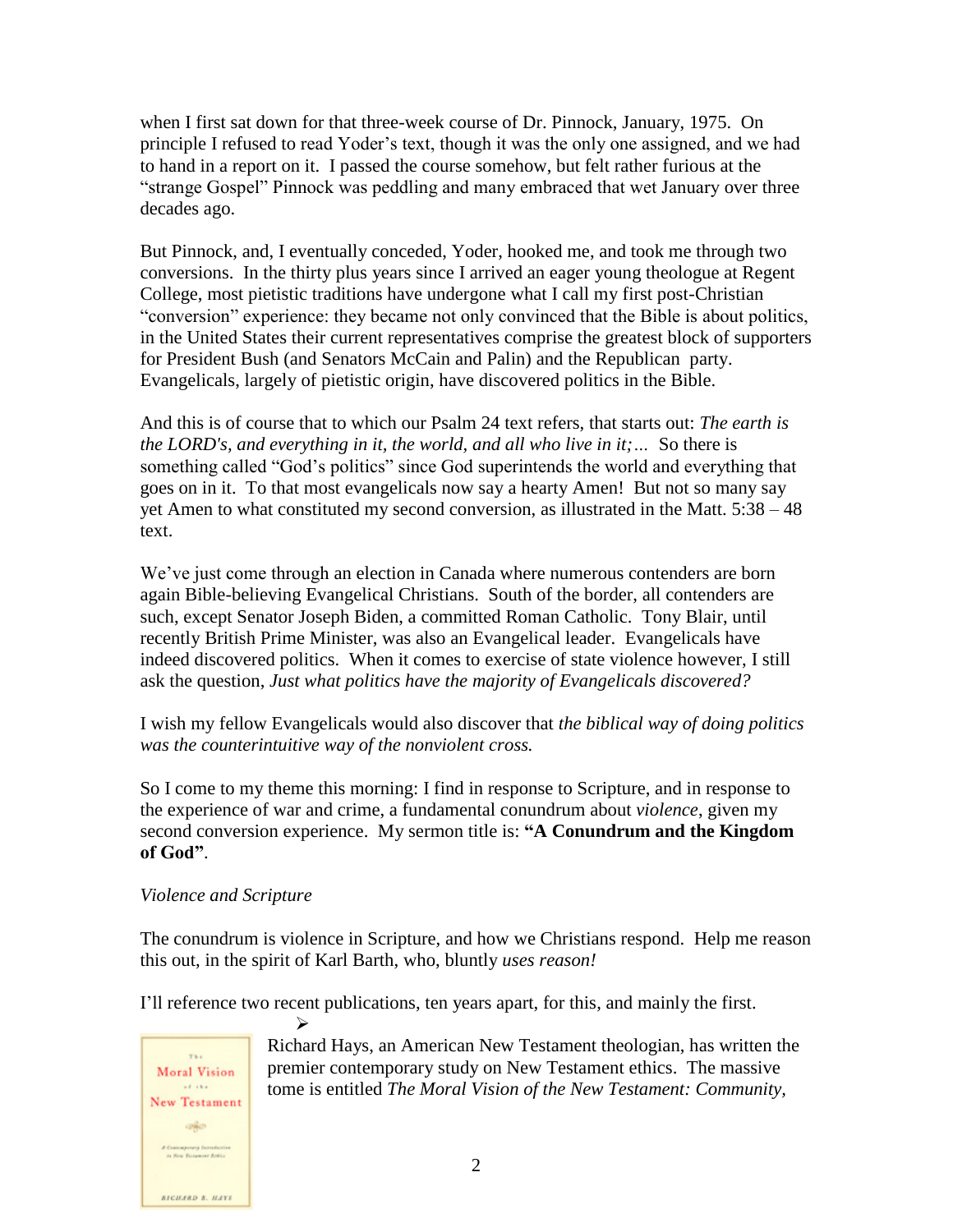*Cross, New Creation*. After spending the first few hundred pages meticulously presenting *how* to read the New Testament to excavate its ethics, he supplies several case studies to demonstrate the method. One is the issue of violence. In a chapter entitled "Violence in Defense of Justice", Hays leaves no exegetical task unturned in sifting through the entire New Testament for its witness concerning violence. He begins with Matthew's Gospel, in particular the Sermon on the Mount. He writes:

 $\triangleright$  The point is that the community of Jesus' disciples is summoned to the task of showing forth the character of God in the world. That character is nowhere more decisively manifest than in the practice of loving enemies  $(5:44-45)$ , a practice incompatible with killing them.<sup>32</sup> Those who are peacemakers are to be called "sons of God" (5:9) because, like God, they love their enemies  $(5:45, cf. 5:48).^{33}$  Thus, the church's embodiment of nonviolence is—according to the Sermon on the Mount—its indispensable witness to the gospel (p. 329).

Then, under the title "Synthesis: Violence in Canonical Context", he gives an overview of the entire sweep of the New Testament:

 $\triangleright$  Our exegetical illustration of Matthew 5:38—48 has led to the conclusion that the passage teaches a norm of nonviolent love of enemies… Do the other texts in the canon reinforce the Sermon on the Mount's teaching on nonviolence, or do they provide other options that might allow or require Christians to take up the sword?

When the question is posed this way, the immediate result—as [Karl] Barth observed<sup>34</sup>— is to underscore how impressively univocal [single-voiced] is the testimony of the New Testament writers on this point (p. 329)…

 $\triangleright$  Hays then takes us on a tour of all the relevant passages buttressing this reading, concluding: "Thus, from Matthew to Revelation we find a consistent witness against violence and a calling to the community to follow the example of Jesus in *accepting* suffering rather than *inflicting* it (p. 332)."

Then Hays asks the one question most frequently posed in response to his summary of the New Testament: What about the Old Testament witness? He responds:

 Taken on its own terms, the Old Testament obviously validates the legitimacy of armed violence by the people of God under some circumstances. This is the point at which one of the methodological guidelines proposed in Part III must come into play: the New Testament's witness is finally normative. If irreconcilable tensions exist between the moral vision of the New Testament and that of particular Old Testament texts, the New Testament vision trumps the Old Testament (p.336)…

He adds:

 $\triangleright$  The vocation of nonviolence is not exclusively an option for exceptionally saintly individuals, nor is it a matter of individual conscience; it is fundamental to the church's identity and *raison d'être* [reason for existence]..*.* The church is called to live as a city set on a hill, a city that lives in light of another wisdom, as a sign of God's coming kingdom… [I]f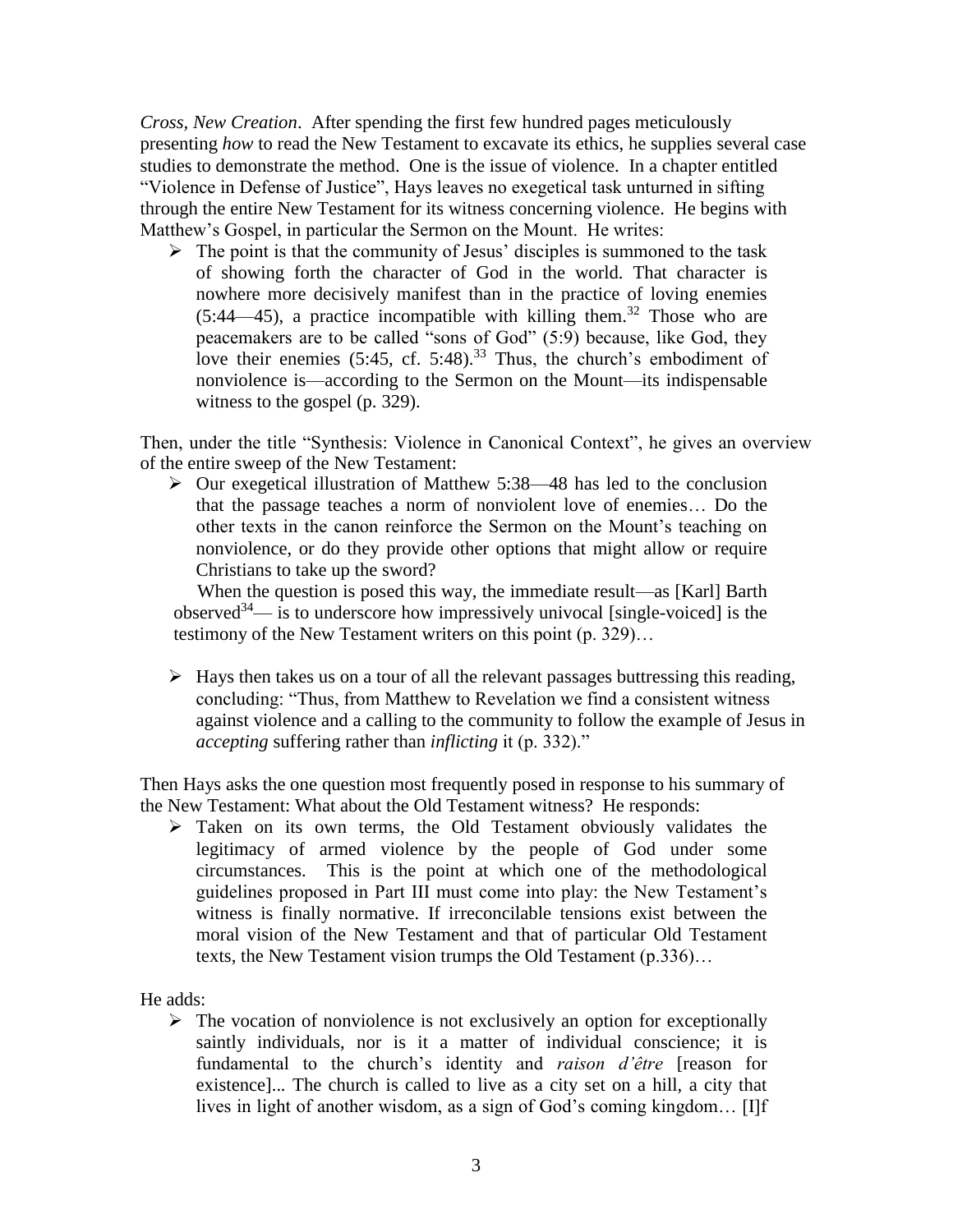we ask the larger question about the vocation of the community, the New Testament witness comes clearly into focus: the community is called to the work of reconciliation and—as a part of that vocation—suffering even in the face of great injustice. (p. 337).

- A little later, he speaks to the issue of *realpolitik*: or how *practical* is this, Mr. Yoder?:
	- $\triangleright$  If we fail to read the New Testament texts on violence through the lens *of new creation,* we will fall into one of two opposing errors: either we will fall into a foolish utopianism that expects an evil world to receive our nice gestures with friendly smiles, or we will despair of the possibility of living under the "unrealistic" standards exemplified by Jesus. But if we do read the texts through the lens of new *creation,* we will see that the church is called to stand as God's sign of promise in a dark world. Once we see that, our way, however difficult, will be clear (pp. 338 & 339).

Hays notes further:

 $\triangleright$  The story of Jesus' exemplary renunciation of violence is in turn reflected in stories such as the death of Stephen and in the exhortation of Peter that believers should follow "in his steps." Nowhere does the New Testament provide any positive model of Jesus or his followers employing violence in defense of justice. (In this respect the New Testament is quite remarkable within the world's literature.) (pp. 339  $& 340$ )

And again, in direct response to *realpolitik*:

 $\triangleright$  The truth about reality is disclosed in the cross: God's power is disclosed in weakness. Thus, all who are granted to see the truth through Jesus Christ will perceive the world through the lenses of the Beatitudes and the strange narrative of the Apocalypse, in which the King of kings and Lord of lords is the slaughtered Lamb. The power of violence is the illusory power of the Beast, which is unmasked by the faithful testimony of the saints (p. 340)…

The nonviolence of the Cross, Hays argues, is ultimate *realpolitik*.

Finally, under the title, "OTHER AUTHORITIES", Hays writes:

 $\triangleright$  This is the place where New Testament ethics confronts a profound methodological challenge on the question of violence, because the tension is so severe between the unambiguous witness of the New Testament canon and the apparently countervailing forces of *tradition, reason,* and *experience* (p. 341).

In consideration of each of these three "countervailing forces", the writer carefully nudges us back towards the New Testament text as normative.

Hays' final words in the chapter, under the title, "Living the Text: The Church As Community of Peace", are: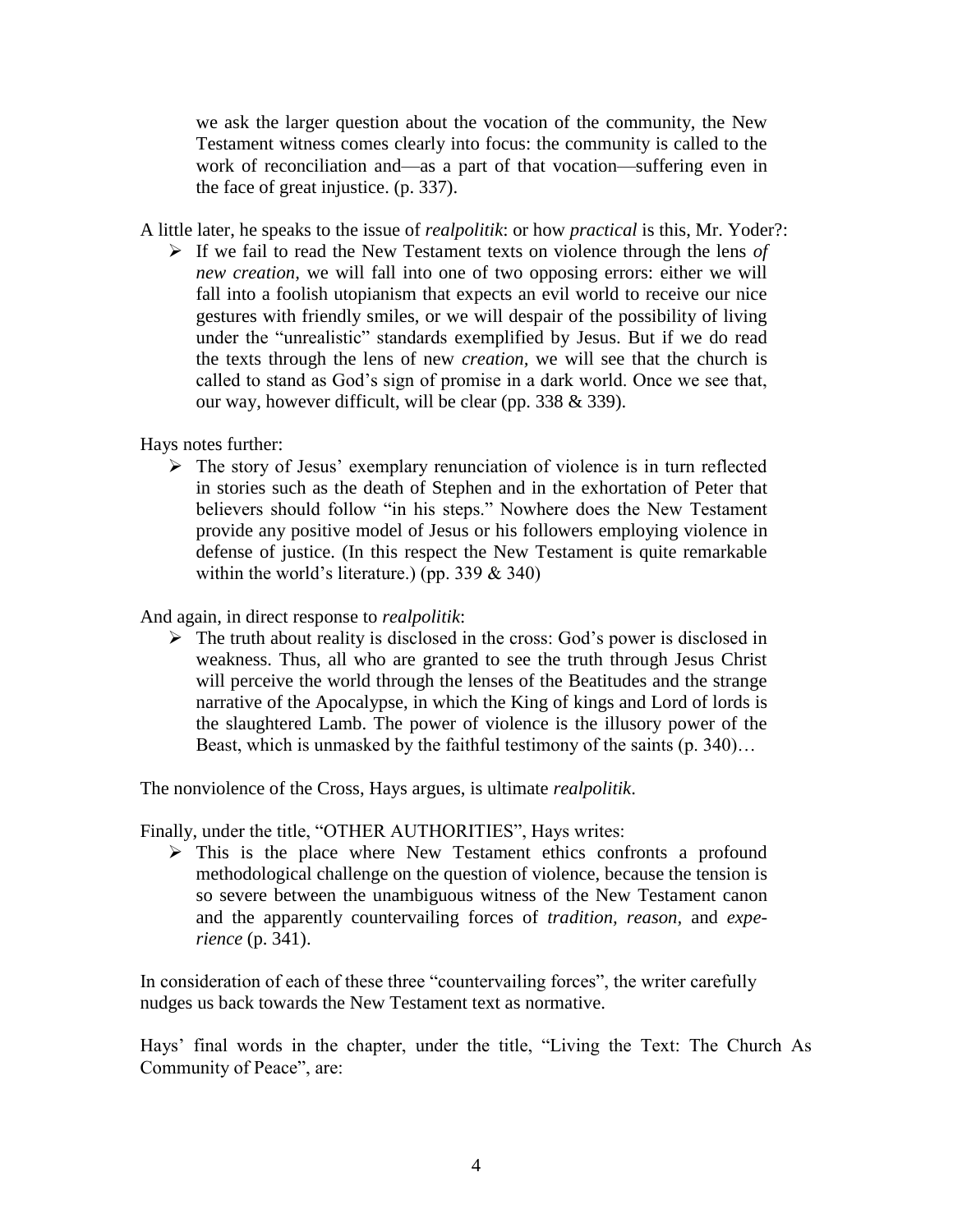One reason that the world finds the New Testament's message of peacemaking and love of enemies incredible is that the church is so massively faithless. On the question of violence, the church is deeply compromised and committed to nationalism, violence, and idolatry. (pp. 343 & 344).

I discussed Hays at such length, since I wanted to put the case home that there is *no biblical warrant for supporting Christian resort to violence at the personal level, or in support of the state's doing our dirty work for us through war against our international enemies such as the Taliban in Afghanistan, or retributive violence and capital punishment against our domestic enemies such as violent youth offenders and gang members.*

There is, on the contrary, one New Testament response to our enemies that Jesus gives: "*Love your enemies*". In Luke's Gospel, the passage goes on, picked up by Saint Paul in Romans 13, and just like the Matt. 5 passage read this morning, "*Love your enemies, do good to those who hate you, bless those who curse you, pray for those who mistreat you. If someone strikes you on one cheek, turn to him the other also… Do to others as you would have them do to you* (Luke 6:27 – 31)." Where are W.C. Fields' loopholes in that? Where are the exception clauses anywhere else in the New Testament? And to put the point home, Jesus caps it off with a reprise: "*But love your enemies, do good to them, and lend to them without expecting to get anything back. Then your reward will be great, and you will be sons of the Most High, because he is kind to the ungrateful and wicked. Be merciful, just as your Father is merciful* (Luke 6:35 – 36)." Negative and positive reciprocity – payback! – are both rejected by Jesus.

 Richard Hays writes of the second book I shall mention, *Covenant of Peace* by Mennonite theologian Willard Swartley, thus:



[T]his volume is something much more [than] just an overgrown dictionary article on *eirene* [peace] in the New Testament, *it is nothing less than a comprehensive theology of the New Testament presenting peace as the heart of the gospel message and the ground of the New Testament's unity* ("The heart of the gospel", Richard Hays, *The Christian Century*, May 01, 2007, [http://www.christiancentury.org/article.lasso?id=3329\)](http://www.christiancentury.org/article.lasso?id=3329).

So the conundrum is: *Why?* Why has majority Christian practice overwhelmingly been pro-violence? Dr. Ellis, a former Templeton Religion Prize winner and cosmologist, at a Trinity Western University lecture a few years ago, in response to that very question posed by me, said: "Because it is just too hard otherwise."



 $\blacktriangleright$ 

# A character in my novel, *Chrysalis Crucible*, says:

My conclusion from simple observation is: Evangelicals routinely practise an under-your-breath ideologized "footnote theology" that reads repeatedly, "Except our enemies", when quoting John 3:16 and all other similar New Testament ethical teachings. How could Billy Graham *tell* the North Vietnamese that God loves them, when he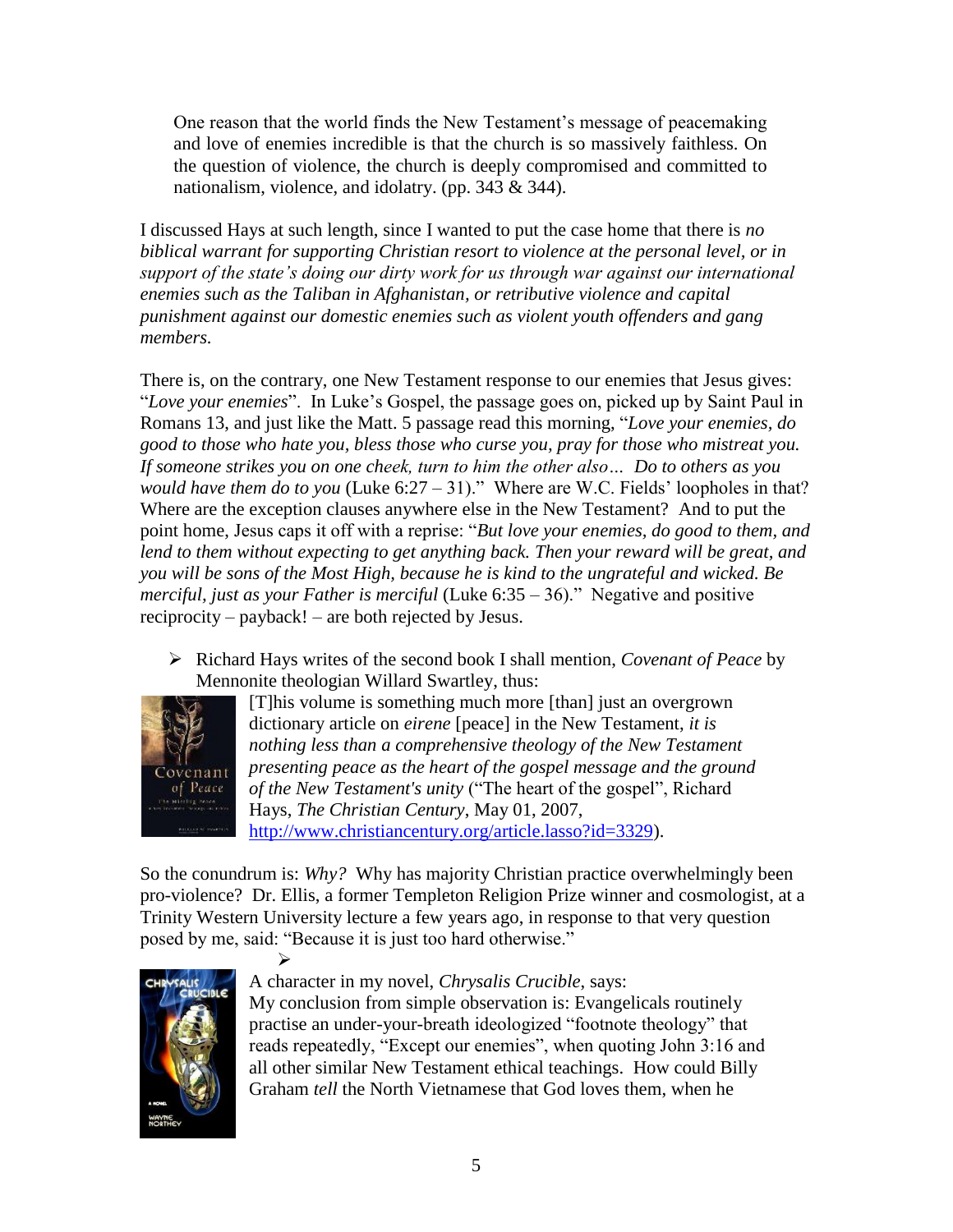fully blesses his own country in *doing* the exact opposite; when Billy Graham is still praying with the President for victory in the War – which means massive carnage and widespread wanton destruction? When he apparently wills the utter inversion of *everything Gospel* in treatment of neighbour, enemy and creation?

My novel is dedicated in part to exploring the fact that the Western Christian tradition has been indeed *massively faithless* (according to Richard Hays) in following Christ's nonviolent way of the Cross. I'll pursue this more in our Sunday School class.

My conundrum is, reprised: *How can Christians committed to the Prince of Peace, to Kingdom Come, and to the authority of Scripture do violence to and destroy their enemies, criminal or international, and support the State to do the same?* 



The finest book in English on a Christian response to crime is *Beyond Retribution: A New Testament Vision for Justice, Crime, and Punishment* (Christopher D. Marshall, William B. Eerdmans Publishing Company, 2001).

*Beyond Retribution* is a stirring instance of rereading the Judeo-Christian founding texts to provide a basis, not for continued scapegoating violence in

the Western secular state (however with many trappings of a bygone religious era still intact in a secular setting!<sup>1</sup>), but for a profound redirection of traditional interpretation of those texts away from violence, "beyond retribution", towards, biblically, *shalom,*  reconciliation and forgiveness.<sup>2</sup>

Marshall writes, "My premise is that the first Christians experienced in Christ and lived out in their faith communities an understanding of justice as a power that heals, restores, and reconciles rather than hurts, punishes, and kills, and that this reality ought to shape and direct a Christian contribution to the criminal justice debate today (p. 33)."

He writes further: "The logic of the cross actually confounds the principle of retributive justice, for salvation is achieved not by the offender compensating for his crimes by suffering, but by the victim, the one offended against, suffering vicariously on behalf of the offended - a radical inversion of the *lex talionis* [law of retaliation] (pp. 65 & 66)." He sees ultimately Jesus as embodiment of God's justice, and his way as non-retaliation.

 $\overline{a}$ <sup>1</sup> In *Scapegoats, the Bible, and Criminal Justice: Interacting with René Girard* (1993), Vern Redekop asks: "Is it possible that what we call a criminal justice system is really a scapegoat mechanism (Redekop, p. 1)?" His response is: "In a secular democratic society, nothing is as sacred as the law code and the justice system which enforces it. The buildings in which laws are made are the most elaborate and the courts in which decisions are made about points of law are the most stately. Formality, uniforms, and respect surround the agents of law (*ibid*, p. 16)." He concludes: "It is possible to think of the criminal justice system as one gigantic scapegoat mechanism for society (p. 33).", and illustrates convincingly.

<sup>2</sup> A similar orientation is found in the publication of *The Spiritual Roots of Restorative Justice* (Hadley, 2001), to which this reviewer co-contributed the chapter on Christianity. It is germane to point out however that the impetus for this publication was the already established tradition from the Christian faith community of rereading its sacred texts in a nonsacrificial way, in the direction of Restorative Justice.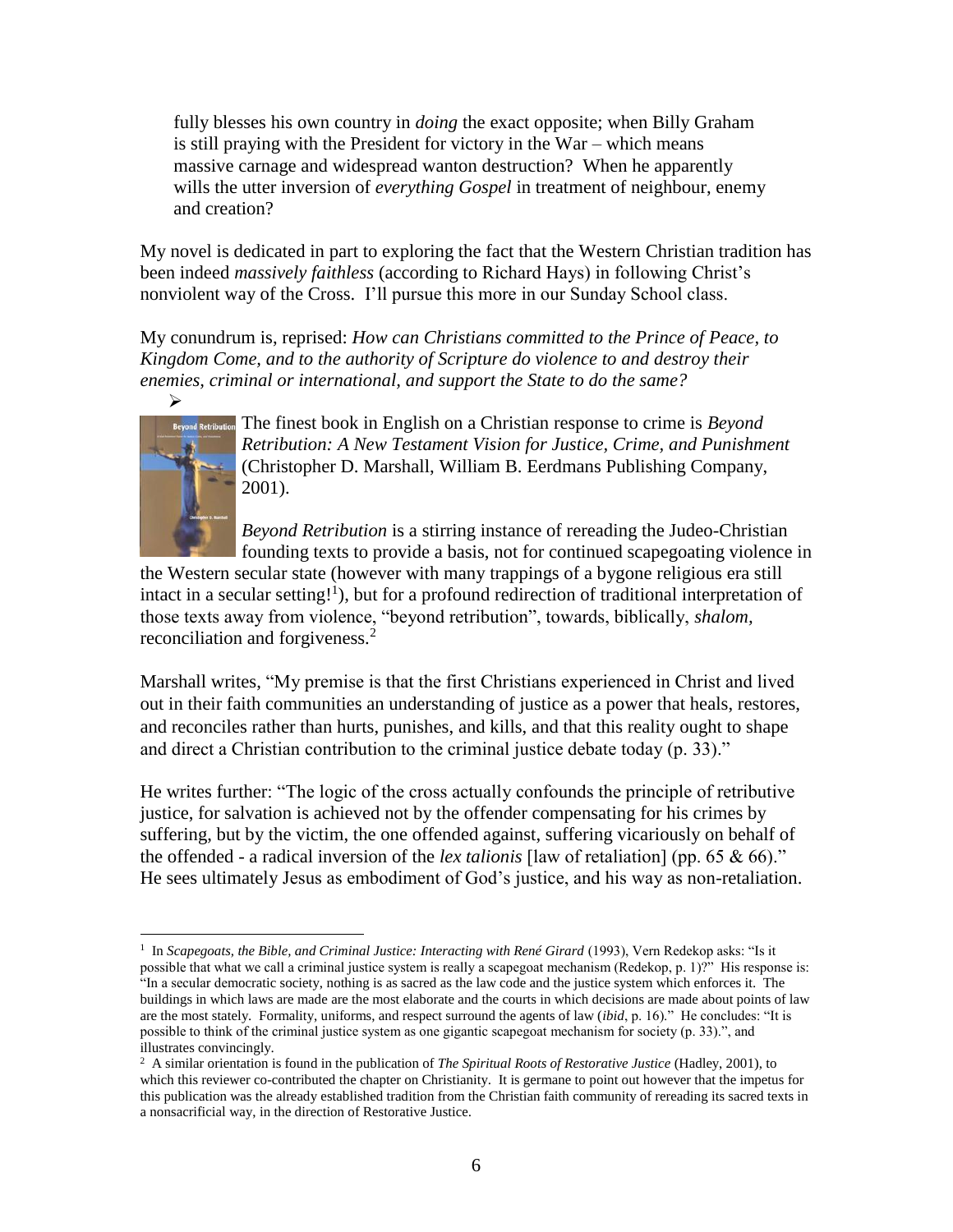#### *Conclusion:* "*I desire mercy, not sacrifice*"

In 1986 I was asked to participate in a public forum on the death penalty organized by a community college. The forum was not in a Christian context. I gave my talk as part of a panel of four to speak to the issue. The disclaimer was that of course I was only giving *a* Christian view. When the question time came, a man stood up right away with a question for "*Mr. Northey*". He began by quoting Matt. 23:23 in the KJV: "... ye... have omitted the weightier matters of the law, *JUDGMENT!!!*" He thundered out that last word with all the gusto he could muster. Then he proceeded with a diatribe against me and my kind for having neglected the law precisely in this way in my opposing the death penalty. His strongest accusation was that I was not, as I had claimed, an Evangelical, rather a Liberal of the worst kind, who could not see or accept the plain teaching of Scripture.

When he finished, the moderator asked if I wished to respond. I indicated, as I tried to lock eyes with him, that it would perhaps be better if the two of us talked the issue over more at the end of the evening. If he had stayed (hi instead immediately disappeared) I would have raised with him the following: *First*, he was quoting from the KJV where the Greek word, *krisis* used can have that connotation of condemnation and judgment. But it can also mean "justice" especially with reference to divine justice. In fact, most other translations use the word "justice". By this time (Chapter 23) in the Matthew text, we know from Jesus that the Pharisees are a highly self-righteous, judgmental lot. It is a little hard to believe that Jesus would be challenging them on their failure to show condemnation and judgment! *Second*, the text is misused if a huge exclamation mark is placed after the word, "judgment". In the KJV, the text says actually: "*ye... have omitted the weightier matters of the law, judgment, mercy and faith.*" There is already a hint of a continuum or even a parallelism here that argues against the sense of this statement to mean "judgment" in the abjectly negative way my accuser meant it. Jesus is quoting from Micah 6:8, which often is considered the high water expression of Old Testament spirituality. Here is what the passage says in the KJV:

*He hath shewed thee, O man, what is good; and what doth the LORD require of thee, but to do justly, and to love mercy, and to walk humbly with thy God?*

The passage follows a specific disavowal of mountains of sacrifice, in favour of *"justice, mercy, and faithfulness*". It precedes God's castigating his people for their failure to treat others justly, compassionately, mercifully, caringly. Twice already in Matthew's Gospel (9:13, 12:7), Jesus says explicitly: "*I desire mercy, not sacrifice*" with reference to God's way, God's "face". The Gospel is nothing if it is not about a dismantling of the very scapegoating mechanism to be found in all cultures and all times that lead in fact to putting Jesus upon the Cross! The Gospel is nothing, in other words, if it is not about denying ultimate punishment in favour of mercy! *Third*, one could not therefore have chosen a better passage to put the point home that true spirituality sees a face of God that is simply opposite to the face showed that night by such an angry diatribe, one of severe punishment. It is a face that rather (Matt. 5:45) "…*causes his sun to rise on the evil and the good*", that (Luke 6:35) is "*kind to the ungrateful and wicked*", that says (Ezek 33:11) " '*As surely as I live, ... I take no pleasure in the death of the wicked, but rather that they*